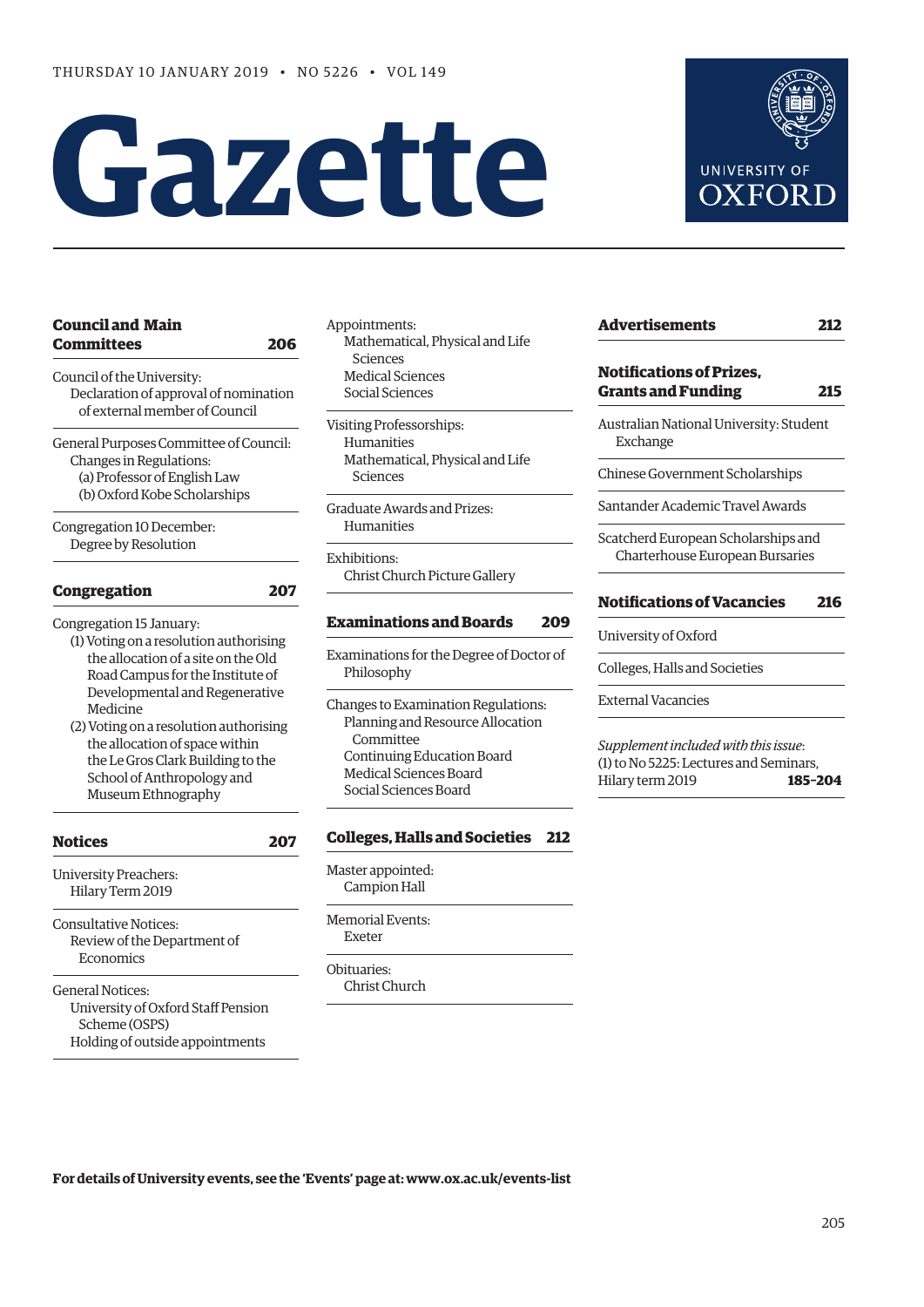## <span id="page-1-0"></span>Council and Main Committees

#### **Council of the University**

#### **Declaration of approval of nomination of external member of Council**

No request for a ballot having been received, the proposal to appoint Mr Nicholas Kroll as a member of Council from Hilary term 2019 until Hilary term 2023 is deemed to have been approved on 4 January 2019.

#### **General Purposes Committee of Council**

#### **Changes in Regulations**

The General Purposes Committee has made the following changes in regulations, to come into effect on **25 January**.

#### **(a) Professor of English Law**

#### *Explanatory Note*

The following changes remove outdated references and specify that elector (6) be appointed by the Social Sciences Board.

#### *Text of Regulations*

In Council Regulations 24 of 2002, concerning individual professorships, amend §183 as follows (new text underlined, deleted text struck through):

'**§183.** *Professor of English Law*

1. The Professor of English Law shall deliver lectures and give instruction in English Law.

2. The professor shall be elected by an electoral board consisting of:

(1) the Vice-Chancellor, or, if the head of the college specified in (2) of this clause is Vice-Chancellor, a person appointed by Council on the occurrence of a vacancy to act as an elector on that occasion;

(2) the head of the college to which the professorship shall be for the time being allocated by Council under any decree in that behalf, or, if the head is unable or unwilling to act, a person appointed by the governing body of the college onthe occurrence of a vacancy to act as an elector on that occasion;

(3) a person appointed by the governing body of the college specified in (2) of this clause;

 $(4)$ ,  $(5)$  a two persons appointed by Council;

 $(5)$ ,  $(6)$  two a persons appointed by the General Social Sciences Board;

(7)–(9) three persons appointed by the Board of the Faculty of Law.

3. The professor shall be subject to the General Provisions of the decree regulations concerning the duties of professors and to those Particular Provisions of the same decree regulations which are applicable to this chair.'

#### **(b) Oxford Kobe Scholarships**

#### *Explanatory Note*

The proposed amendments transfer oversight of these scholarships to the Oxford Graduate Scholarships Fund Management Board, with scholar selection undertaken by the Cross-Divisional Selection Panel, a body which considers a number of other graduate scholarships, and which would streamline the administration and selection process; offer fair representation from across divisions; and provide faster scholarship offers, and therefore ensure the highestquality eligible candidates are able to take up the scholarship.

#### *Text of Regulations*

In Council Regulations 25 of 2002, concerning trusts, amend §265 as follows (new text underlined, deleted text struck through):

'**§265.** *Oxford Kobe Scholarships*

1. The University accepts with gratitude the sum of £2,000,000 as a munificent benefaction from St Catherine's College, offered with the approval of the Board of Directors of the Kobe Institute and the Japan Foundation, to be held on trust as a fund the net income of which shall be applied in the funding of scholarships, to be known as the Oxford Kobe Scholarships, for the support of nationals of Japan studying for graduate degrees of the University.

2. The scholarships shall be administered by the Oxford Graduate Scholarships Fund Management Board, with scholar selection undertaken by the Cross-Divisional Selection Panel. a board of management

consisting of:

(1), (2) two persons appointed by Council;

(3), (4) two persons appointed by the Governing Body of St Catherine's College.

The members appointed under (1)–(4) shall serve for three years and shall be re-eligible for reappointment.

3. At least one scholarship at any time shall be tenable at St Catherine's College.

4. Any income not spent in any year shall be carried forward for expenditure in subsequent years.

5. Council shall have power to alter this regulation from time to time, provided that the main object of the fund, as defined in regulation 1 above, is always kept in view.'

| Congregation | 10 December |
|--------------|-------------|
|--------------|-------------|

#### **Degree by Resolution**

*This content has been removed as it contains personal information protected under the Data Protection Act.*

#### **Divisional and Faculty Boards**

For changes in regulations for examinations see ['Examinations and Boards' b](#page-4-0)elow.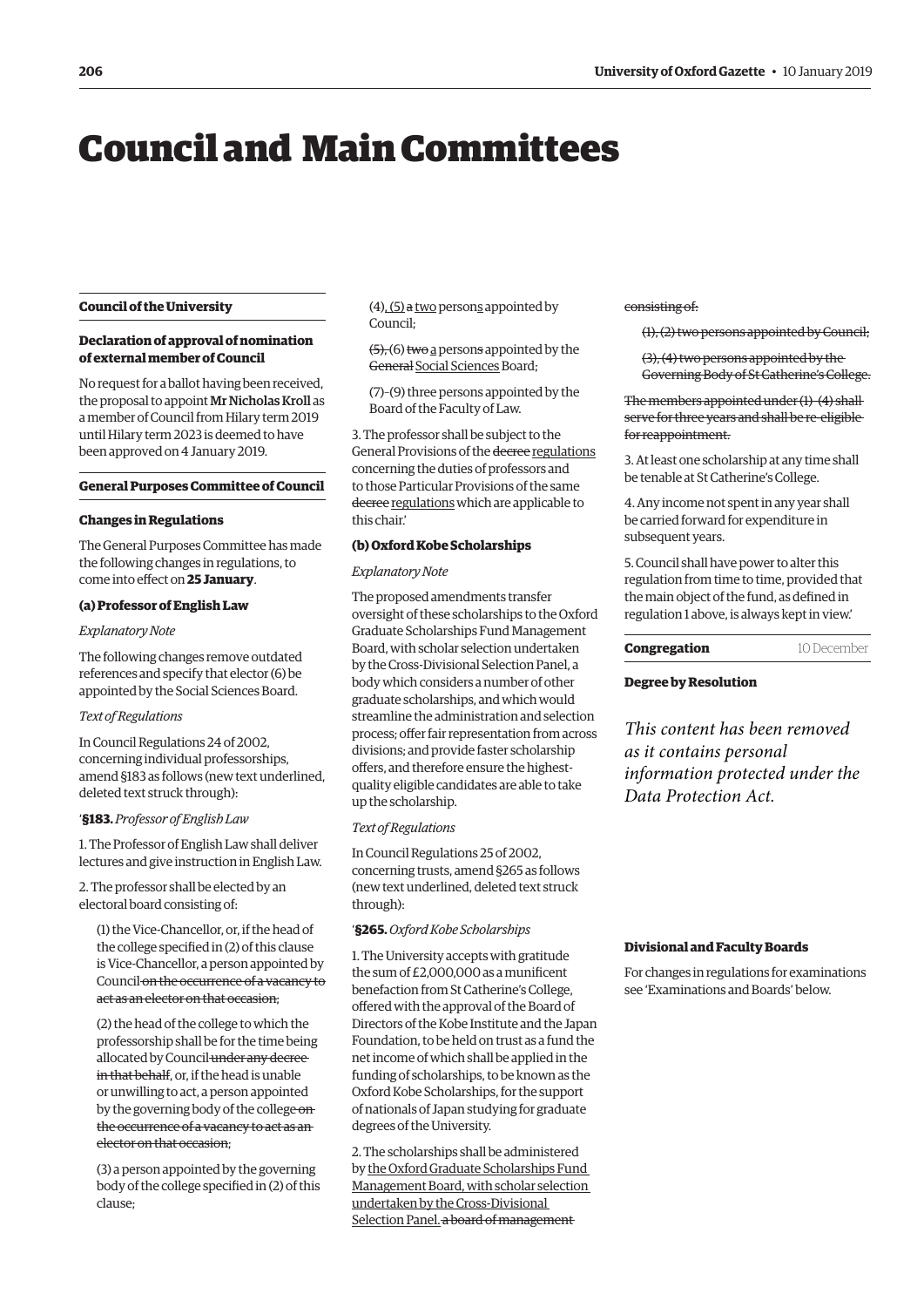## <span id="page-2-0"></span>Congregation Notices

#### **Congregation** 15 January

The meeting of Congregation is cancelled. The sole business comprises questions to which no opposition has been notified and in respect of which no request for adjournment has been received, and the Vice-Chancellor will accordingly declare the Resolutions carried without a meeting under the provisions of Sect 7 (1) of Statute VI.

#### **(1) Voting on a resolution authorising the allocation of a site on the Old Road Campus for the Institute of Developmental and Regenerative Medicine**

(For explanatory note and text of resolution see *Gazette* [No 5225, 6 December 2018,](https://gazette.web.ox.ac.uk/sites/default/files/gazette/documents/media/6_december_2018_-_no_5225_redacted.pdf#page=2)  p170.)

#### **(2) Voting on a resolution authorising the allocation of space within the Le Gros Clark Building to the School of Anthropology and Museum Ethnography**

(For explanatory note and text of resolution see *Gazette* [No 5225, 6 December 2018, p171.\)](https://gazette.web.ox.ac.uk/sites/default/files/gazette/documents/media/6_december_2018_-_no_5225_redacted.pdf#page=3) 

#### **Note on procedures in Congregation**

¶ Business in Congregation is conducted in accordance with Congregation Regulations 2 of 2002 [\(www.admin.ox.ac.uk/statutes/](http://www.admin.ox.ac.uk/statutes/regulations/529-122.shtml) [regulations/529-122.shtml\). A](http://www.admin.ox.ac.uk/statutes/regulations/529-122.shtml) printout of these regulations, or of any statute or other regulations, is available from the Council Secretariat on request. A member of Congregation seeking advice on questions relating to its procedures, other than elections, should contact Dr N Berry at the University Offices, Wellington Square [\(telephone: \(2\)80199; email: nigel.berry@](mailto:nigel.berry@admin.ox.ac.uk) admin.ox.ac.uk); questions relating to elections should be directed to the Elections Officer, Ms S L S Mulvihill (telephone: [\(2\)80463; email: elections.office@admin.](mailto:elections.office@admin.ox.ac.uk) ox.ac.uk).

#### **University Preachers**

#### **Hilary Term 2019**

Thurs, 10 Jan, 8am: *Holy Communion (Latin), St Mary's*

Sun, 13 Jan, 9.30am: The Revd Canon John Paton, Rector of Sulhamstead and Ufton Nervet. *Latin Litany and Sermon, St Mary's*

Sun, 20 Jan, 10am: Canon Professor Mark Chapman, Professor of the History of Modern Theology and Vice Principal, Ripon College Cuddesdon. *Macbride Sermon, Hertford*

Sun, 3 Feb, 10.30am: The Very Revd Catherine Ogle, Dean of Winchester. *University Sermon, St Mary's*

Sun, 10 Feb, 5.30pm: Professor Francis Spufford, Goldsmiths. *University Sermon and Inter-Collegiate Evensong, St Mary's*

Sun, 24 Feb, 5.45pm: The Very Revd Professor Martyn Percy. *Sermon on the Grace of Humility, University College*

\*Sun, 3 Mar, 6pm: The Revd Robin Weekes, Vicar of Emmanuel Church, Wimbledon. *Sermon for the Annunciation of the Blessed Virgin, Oriel*

\* On this day Doctors will wear their robes

#### **Consultative Notices**

#### **Social Sciences Board/Education Committee**

#### REVIEW OF THE DEPARTMENT OF **ECONOMICS**

The Social Sciences Board and the Education Committee will jointly conduct a review of the Department of Economics as part of Council's programme of rolling reviews of faculties and departments. This review will take place on 30 and 31 May.

The Review Committee would welcome written comments on matters falling within its terms of reference, given below. These [should be sent to Lindsay Rudge \(lindsay.](mailto:lindsay.rudge@socsci.ox.ac.uk) rudge@socsci.ox.ac.uk) by **5 April**.

The review committee's terms of reference are:

**1** To review the quality of academic activities in the department, by reference to:

- international standards of excellence
- planning statements at departmental and divisional level, and in the context of the University's mission statement and Strategic Plan.

#### In particular:

(a) the quality of the research of the department, including its participation in interdepartmental, interdivisional and interdisciplinary activities, its research profile and strategy, and future challenges and opportunities;

(b) the quality of undergraduate and graduate programmes and their delivery and related issues, including:

- access and admissions
- curriculum design and programme structure
- teaching, learning and assessment
- the relationship between teaching and research
- academic and pastoral support and guidance
- the provision and use of learning resources (including staff resources)
- specific arrangements for the pursuit of graduate studies (including research degrees and research training and provision for part-time study)
- relationships with colleges
- quality assurance mechanisms;

(c) the organisation of the department, its management structures and the relationship between the department and the division, including such matters as:

- strategic planning (including relationship to the divisional five-year plans and the University's Strategic Plan)
- academic and non-academic staff planning and recruitment
- student number planning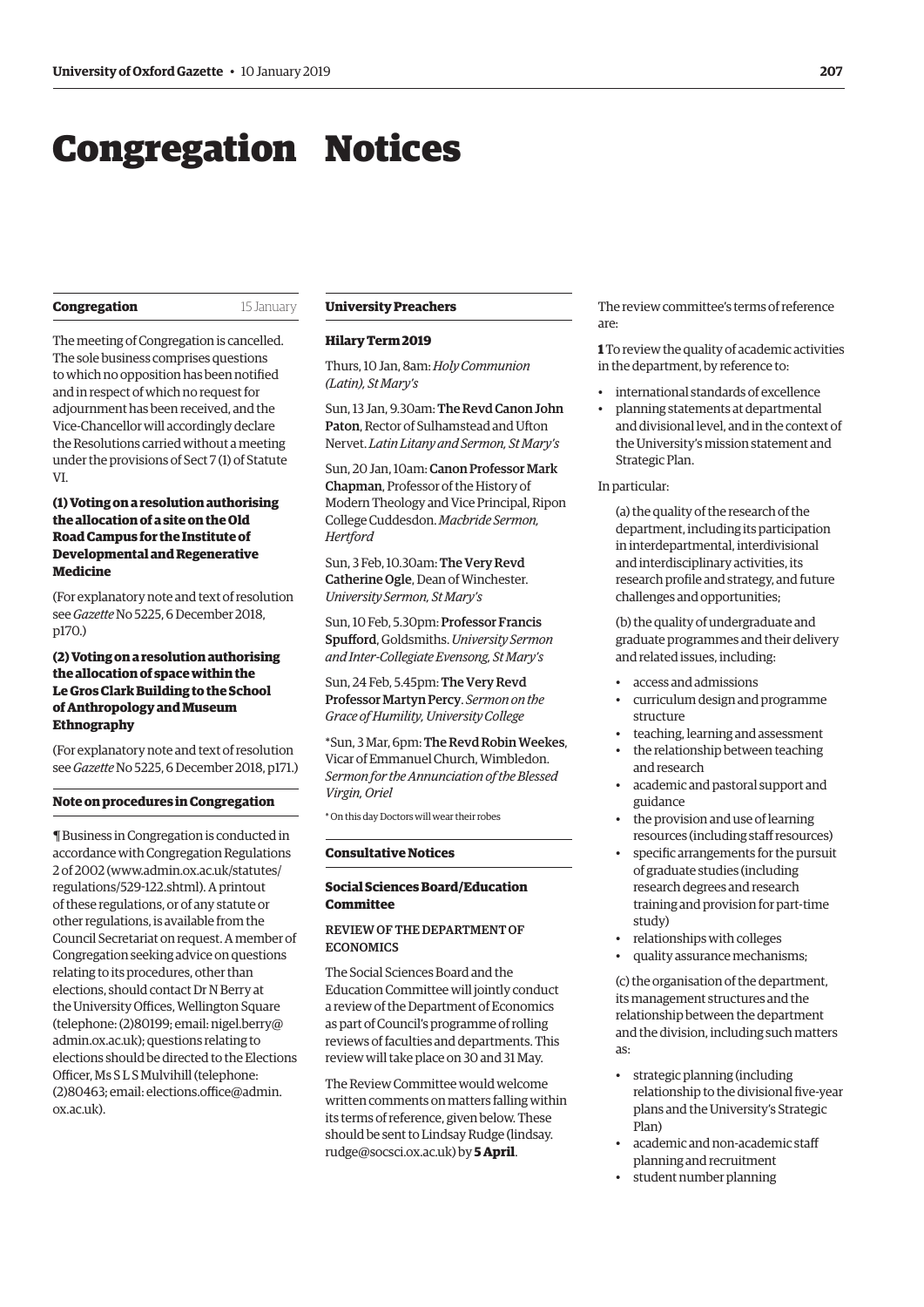- terms of appointment for academic staff, including career development and equal opportunities issues
- accommodation and future space needs
- fundraising;

(d) the relationship (structural and operational) between units within the department, and between the department and cognate subject areas and colleges to which it is linked in teaching and research.

**2** To consider the current and longterm financial position of, and funding arrangements for, the department, and its financial strategy.

#### **General Notices**

#### **University of Oxford Staff Pension Scheme (OSPS)**

2 vacancies exist for Trustee Directors for OSPS for a 3-year term of office from 1 April. Existing Trustee Directors whose terms of office are now coming to a close (thereby prompting this notice) may stand for re-appointment. For further information [please contact the scheme secretary \(jan.](mailto:jan.killick@admin.ox.ac.uk) killick@admin.ox.ac.uk) before **24 January**. Information on the role of Trustee Directors [is available at www.admin.ox.ac.uk/finance/](www.admin.ox.ac.uk/finance/epp/pensions/schemes/osps/trustees) epp/pensions/schemes/osps/trustees.

Candidates for the vacancies will be put forward by the scheme secretary, having consulted the Chair, for approval by the University's appointing body.

#### **Holding of outside appointments**

All staff are reminded of the guidelines for holding outside appointments and the conduct of outside work, which are published on the Personnel Services website [at www.admin.ox.ac.uk/personnel/staffinfo/](www.admin.ox.ac.uk/personnel/staffinfo/handbook_acrel/codes/out_appoint) handbook\_acrel/codes/out\_appoint.

#### **Appointments**

#### **Mathematical, Physical and Life Sciences**

#### APPOINTMENTS

Yuji Nakatsukasa, PhD California at Davis, Associate Professor of Numerical Analysis and Fellow of Christ Church, from 1 April 2019 until 31 March 2024

#### REAPPOINTMENTS

Alfonso Castrejon-Pita, DPhil Oxf, Associate Professor of Engineering Science (Fluid Mechanics) and Fellow of Wadham, from 1 October 2018 to retirement

Samuel Cohen, PhD Adelaide, Associate Professor of Mathematical Finance in association with New College, from 1 September 2018 to retirement

Justin Coon, PhD Brist, Associate Professor of Engineering Science and Fellow of Oriel, from 1 August 2018 to retirement

Martin Davy, PhD UCL, Associate Professor of Engineering Science (Mechanical Engineering) and Fellow of Exeter, from 1 September 2018 to retirement

Ekaterina Shamonina, PhD Osnabrück, Associate Professor of Engineering Science with title of Professor, and Fellow of Wadham, from 1 October 2018 to retirement

#### **Medical Sciences**

WATTS PROFESSORSHIP OF PSYCHOLOGY

Matthew Rushworth, BA DPhil Oxf, Professor in Cognitive Neuroscience; Research Fellow in the Department of Experimental Psychology, the Wellcome Trust Centre for Integrative Neuroimaging and the Oxford Centre for Functional Magnetic Resonance Imaging of the Brain; has been appointed to the Watts Professorship of Psychology in the Department of Experimental Psychology with effect from 1 January 2019. Professor Rushworth will be a fellow of Wolfson.

#### **Social Sciences**

#### APPOINTMENTS

Dr Matthew Amengual, PhD MIT, Associate Professor in International Business, Saïd Business School, and Fellow of Kellogg, from 1 September 2018

Dr Teodora Boneva, PhD Camb, Associate Professor of Economics, Department of Economics, and Fellow of Hertford, from 1 August 2018

Dr Simukai Chigudu, DPhil Oxf, Associate Professor of African Politics, Department of International Development, and Fellow of St Antony's, from 1 September 2018

Dr Kate Greasley, DPhil Oxf, Associate Professor of Law, Faculty of Law, and Fellow of Hertford, from 1 August 2018

Dr Sneha Krishnan, DPhil Oxf, Associate Professor in Human Geography, School of Geography and the Environment, and Fellow of Brasenose, from 1 September 2018

Dr Amber Murrey, DPhil Oxf, Associate Professor in Human Geography, School of Geography and the Environment, and Fellow of Mansfield, from 10 September 2018

Dr Daniel Quigley, PhD Camb, Associate Professor of Economics, Department of Economics, and Fellow of Exeter, from 1 September 2018

Dr Louise Slater, PhD St And, Associate Professor in Physical Geography, School of Geography and the Environment, and Fellow of Hertford, from 1 August 2018

Dr Andreas Televantos, PhD Camb, Associate Professor of Law, Faculty of Law, and Fellow of Lincoln, from 1 September 2018

Dr Séverine Toussaert, PhD New York, Associate Professor of Economics, Department of Economics, and Fellow of St John's, from 3 September 2018

Dr Timothée Vlandas, PhD LSE, Associate Professor of Comparative Social Policy, Department of Social Policy and Intervention, and Fellow of St Antony's, from 1 September 2018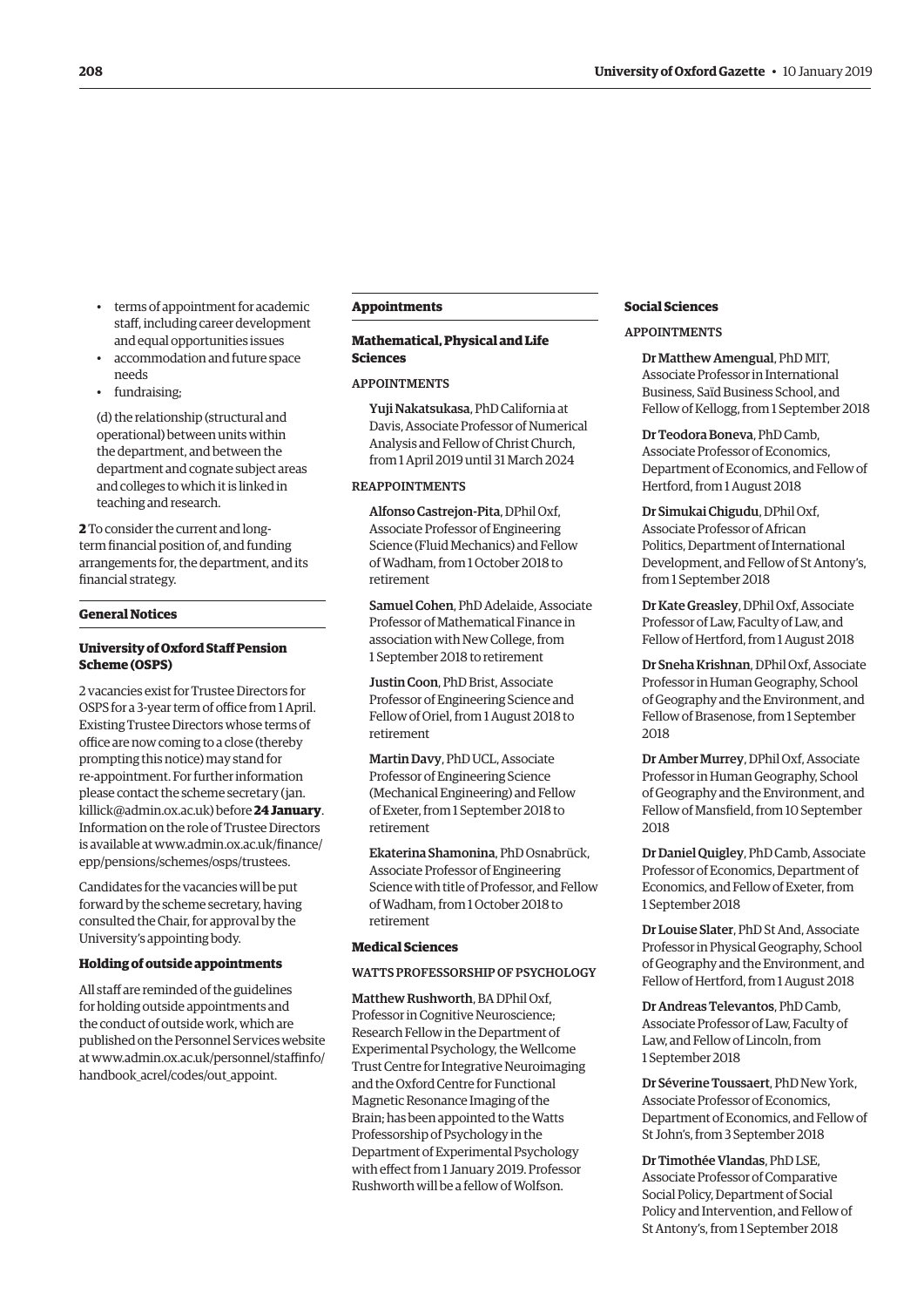## Examinations and Boards

#### <span id="page-4-0"></span>REAPPOINTMENTS

Professor Jonathan Steinberg, Associate Professor of African Criminology (with title of Professor of African Studies), Oxford School of Global and Area Studies, from 1 September 2018 to retirement

Professor Kristin van Zwieten, Associate Professor of Law and Finance, Faculty of Law, from 1 March 2019 to retirement

#### **Visiting Professorships**

#### **Humanities**

HAROLD VYVYAN HARMSWORTH PROFESSORSHIP OF AMERICAN HISTORY, 2020–21

Bruce J Schulman, PhD Stanford, William E Huntington Professor of History, Boston, has been appointed to the visiting professorship for the academic year 2020–21. Professor Schulman will be a fellow of Queen's.

#### **Mathematical, Physical and Life Sciences**

Professor Alex Rogers, PhD Liv, Visiting Professor in Zoology, for a period of 3 years from 12 December 2018

**Graduate Awards and Prizes** 

*This content has been removed as it contains personal information protected under the Data Protection Act.*

#### **Exhibitions**

#### **Christ Church Picture Gallery**

*until 2 Feb*: The Nativity in Black and White. More informat[ion: www.chch.](www.chch.ox.ac.uk/gallery) ox.ac.uk/gallery, [picturegallery@chch.](mailto:picturegallery@chch.ox.ac.uk) ox.ac.uk or 01865 276172

#### **Examinations for the Degree of Doctor of Philosophy**

*This content has been removed as it contains personal information protected under the Data Protection Act.*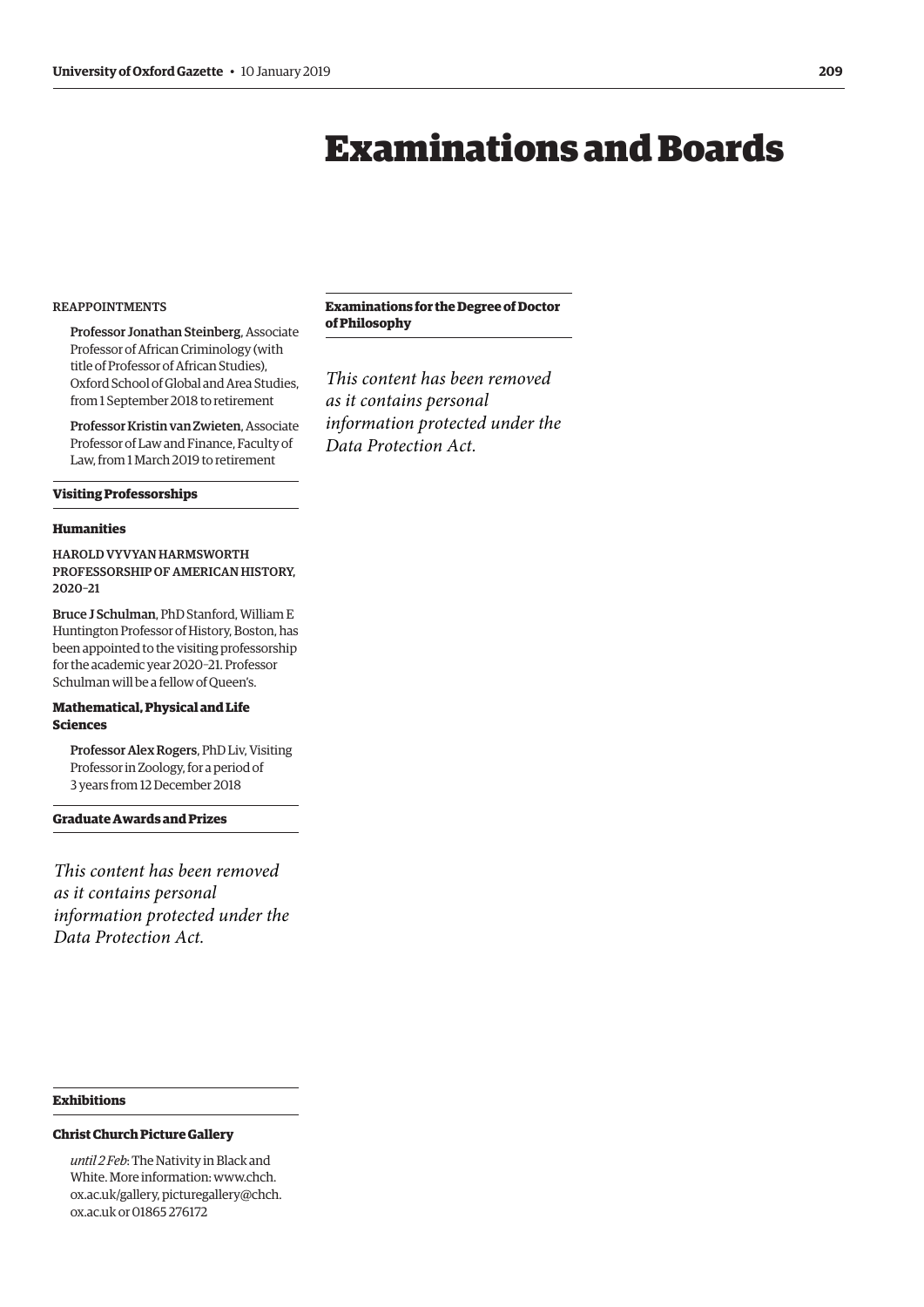*This content has been removed as it contains personal information protected under the Data Protection Act.*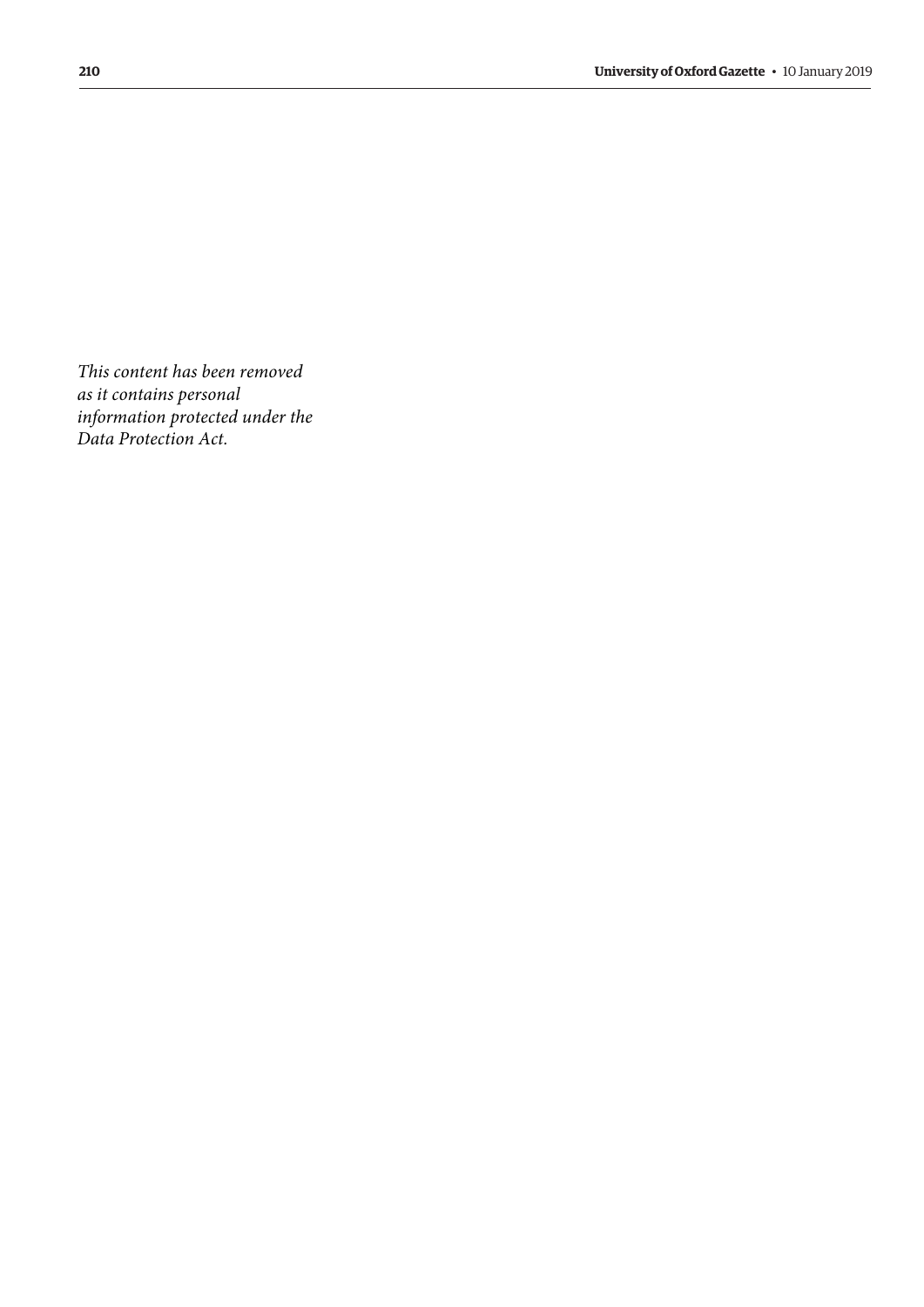*This content has been removed as it contains personal information protected under the Data Protection Act.*

#### **Changes to Examination Regulations**

For the complete text of each regulation listed below and a listing of all changes to regulations for this year to date, please see [https://gazette.web.ox.ac.uk/examination](https://gazette.web.ox.ac.uk/examination-regulations-0)regulations-0.

#### **Planning and Resource Allocation Committee**

REGULATIONS ON FINANCIAL MATTERS changes relating to fees for resubmission

#### **Continuing Education Board**

DIPL IN CREATIVE WRITING introduction of new pathway to allow blended face-to-face and online delivery

#### **Medical Sciences Board**

- FHS OF EXPERIMENTAL PSYCHOLOGY major amendment to assessment of FHS Part I examination
- FHS OF PSYCHOLOGY, PHILOSOPHY AND LINGUISTICS major amendment to assessment of FHS

Part I Psychology examination

#### **Social Sciences Board**

MPHIL IN MEDICAL ANTHROPOLOGY MSC IN MEDICAL ANTHROPOLOGY amendment to core paper titles

MSC IN APPLIED LINGUISTICS FOR LANGUAGE TEACHING MSC IN APPLIED LINGUISTICS AND SECOND LANGUAGE ACQUISITION amendment to dissertation submission date

MSC IN LEARNING AND TEACHING deletion of the final outcome rule for distinction

FHS OF JURISPRUDENCE (COURSE 1) FHS OF JURISPRUDENCE (COURSE 2) (a) amendment to submission deadline (b) minor factual corrections

PGDIP IN FINANCIAL STRATEGY *corrigendum* to *Gazette* notice of 15 November 2018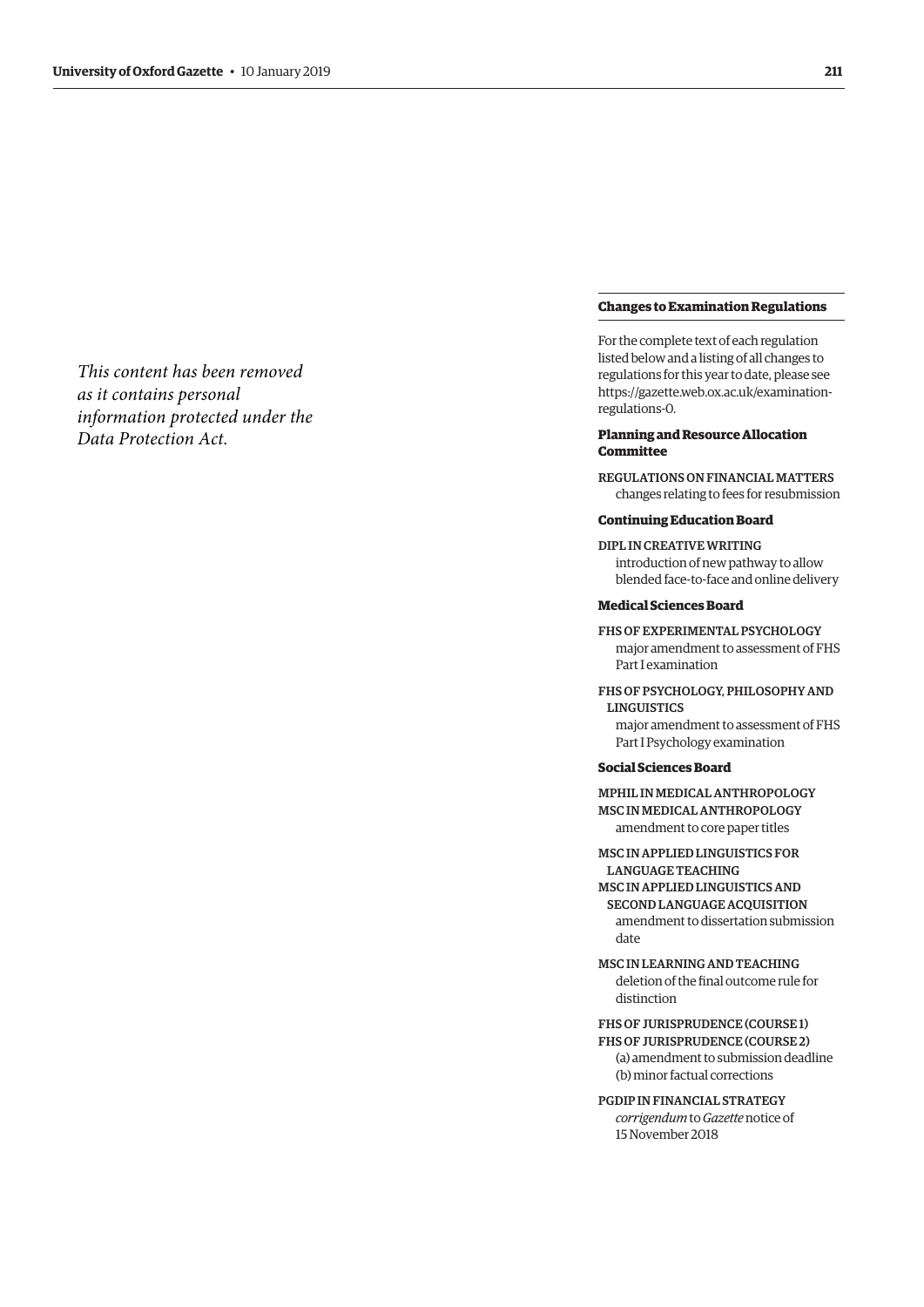## <span id="page-7-0"></span>Colleges, Halls and Societies

#### **Master appointed**

#### **Campion Hall**

The Governing Body of Campion Hall has appointed Dr Nicholas Austin, SJ, BA Brist, MSc LSE, PhD Boston College, as Master of Campion Hall to succeed Dr James Hanvey, SJ, with effect from 1 December 2018.

#### **Memorial Events**

#### **Exeter**

A memorial service will be held for Sir John Rowlinson, Dr Lee's Professor of Chemistry and Fellow 1974–93, and Emeritus Fellow 1993–2018, at 2pm on Saturday 16 February in the chapel, followed by refreshments in hall. Please contact Andrew Allen if you wish to atten[d \(andrew.allen@exeter.ox.ac.uk o](mailto:andrew.allen@exeter.ox.ac.uk)r 01865 279610).

#### **Obituaries**

#### **Christ Church**

- Silvia Breu, former Postdoctoral Fellow, 2 August 2018.
- Edmund Bridges, 2015 Lay Clerk. 2018. Brian Victor Cave, July 2018; 1951. Aged 85.
- Professor Andrew John Theodore Colin, 25 September 2018; 1954. Aged 82.
- William Wolfgang Dieneman, 2018; 1947. Aged 89.
- Richard Gordon Dougal, November 2018; 1955. Aged 85.
- Constantine Herbert Fernando, 18 September 2018; 1953. Aged 89. Professor Michael Campbell Kirkham,
- 29 July 2018; 1952. Aged 83.
- Michael Harry Poulton, 8 August 2018; 1953. Aged 83.
- Stewart Duncan Reid, 2018; 1943. Aged 93.
- Christopher Edward Rozek, 16 July 2018; 1976. Aged 63.
- Frank Henry Foster Schofield, 28 September 2018; 1954. Aged 83.
- Geoffrey David Claud Tudor, 2 October 2018; 1945. Aged 94.
- John Derek Wakelin, 13 October 2018; 1949. Aged 89.
- David Alan Youens, 30 November 2018; 1952. Aged 84.

## Advertisements

#### **Advertising enquiries**

*Email*: [gazette.ads@admin.ox.ac.uk](mailto:gazette.ads@admin.ox.ac.uk) *Telephone*: 01865 (2)80548 *Web*[: https://gazette.web.ox.ac.uk/classified](https://gazette.web.ox.ac.uk/classified-advertising-gazette)advertising-gazette

#### **Deadline**

Advertisements are to be received by **noon on Wednesday** of the week before publication (ie eight days before publication). Advertisements must be submitted online.

#### **Charges**

Commercial advertisers: £30 per insertion of up to 70 words, or £60 per insertion of 71–150 words.

Private advertisers: £20 per insertion of up to 70 words, or £40 per insertion of 71–150 words.

See our website for examples of whether an advertisement is considered commercial [or private: https://gazette.web.ox.ac.uk/](https://gazette.web.ox.ac.uk/classified-advertising-gazette) classified-advertising-gazette.

#### **Online submission and payment**

Advertisements must be submitted and paid for online, using a credit card or debit card, through a secure website. For details, [see https://gazette.web.ox.ac.uk/classified](https://gazette.web.ox.ac.uk/classified-advertising-gazette)advertising-gazette.

#### **Extracts from the terms and conditions of acceptance of advertisements**

*General*

1. Advertisements are accepted for publication at the discretion of the editor of the *Gazette*.

*Note*. When an advertisement is received online, an acknowledgement will be emailed automatically to the email address provided by the advertiser. The sending of this acknowledgement does not constitute an acceptance of the advertisement or an undertaking to publish the advertisement in the *Gazette*.

2. The right of the *Gazette* to edit an advertisement, in particular to abridge when necessary, is reserved.

3. Advertisements must be accompanied by the correct payment, and must be received by the deadline stated above. *No refund can be made for cancellation after the acceptance of advertisements*.

4. Once an advertisement has been submitted for publication, no change to the text can be accepted.

5. Voucher copies or cuttings cannot be supplied.

#### *Charges*

6. Two separate charging arrangements will apply, for commercial and private advertisers. The rates applicable at any time will be published regularly in the *Gazette*, and may be obtained upon enquiry. The rates, and guidance on applicability of each rate, are also available online.

The editor's decision regarding applicability of these rates to an individual advertiser will be final.

#### *Disclaimer*

**7. The University of Oxford and Oxford University Press accept no responsibility for the content of any advertisement published in the** *Gazette***. Readers should note that the inclusion of any advertisement in no way implies approval or recommendation of either the terms of any offer contained in it or of the advertiser by the University of Oxford or Oxford University Press.**

#### *Advertisers' Warranty and Indemnity*

**13. The advertiser warrants:**

**(i) Not to discriminate against any respondents to an advertisement published in the** *Gazette* **on the basis of their gender, sexual orientation, marital or civil partner status, gender reassignment, race, religion or belief, colour, nationality, ethnic or national origin, disability or age, or pregnancy.**

(ii) That the advertisement does not contravene any current legislation, rules, regulations or applicable codes of practice.

(iii) That it is not in any way illegal or defamatory or a breach of copyright or an infringement of any other person's intellectual property or other rights.

*You are advised to view our full Terms and Conditions of acceptance of advertisements. Submission of an advertisement implies acceptance of our terms and conditions, which may be found at https://gazette.web.ox.ac. [uk/classified-advertising-gazette](https://gazette.web.ox.ac.uk/classified-advertising-gazette), and may also be obtained on application to Gazette Advertisements, Public Affairs Directorate, University Offices, Wellington Square, Oxford OX1 2JD.*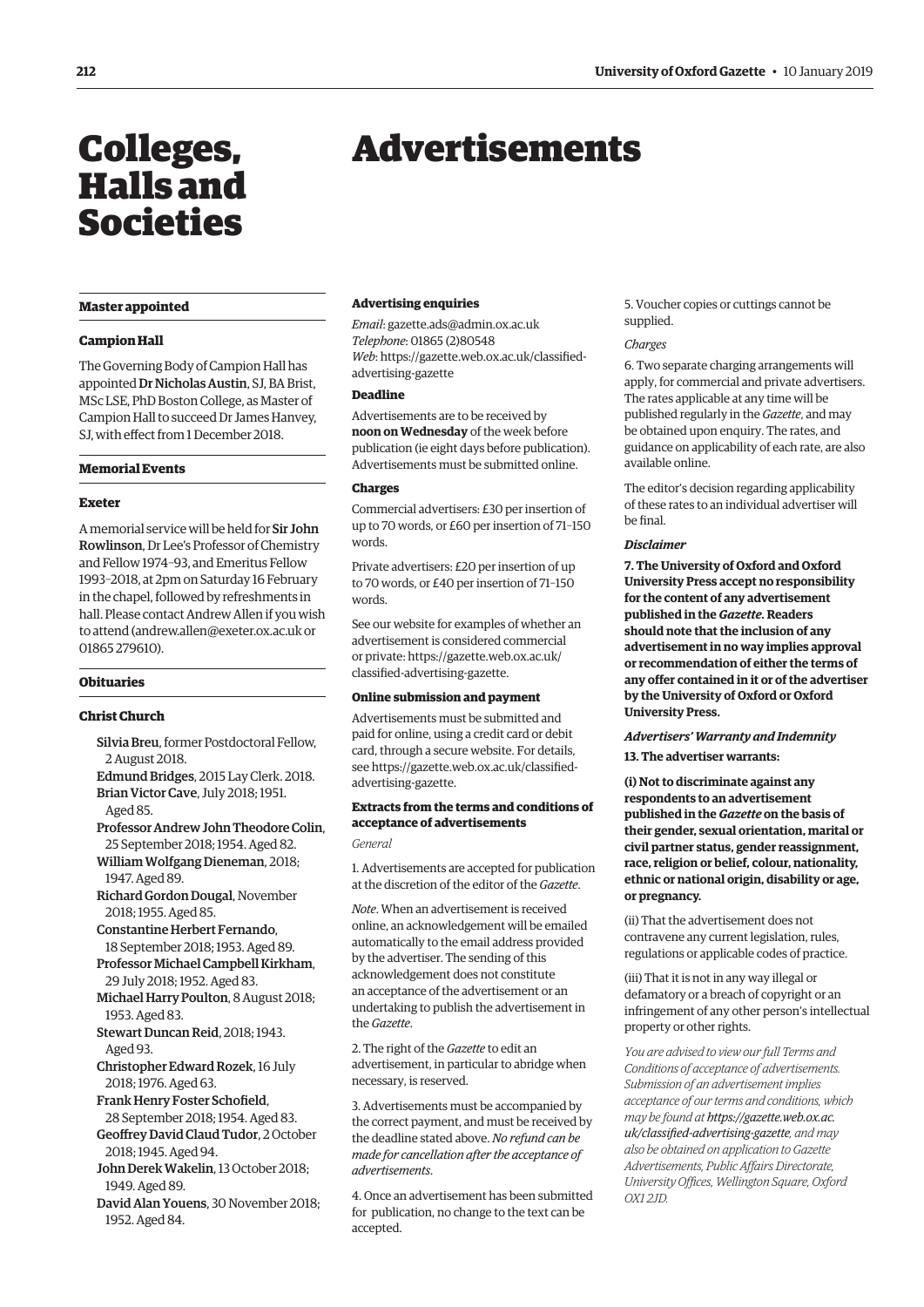#### **Miscellaneous**

**Learn bridge the Andrew Robson way** – courses, play sessions and private lessons on offer with bestselling bridge author and teacher Jonathan Davis: [https://arb-oxf.uk.](https://arb-oxf.uk)

**The Anchor pub**, dining rooms and terrace – close to Jericho. We serve simple, honest, fresh food with daily changing seasonal specials, an extensive wine list and great beer. Our 2 private dining rooms can seat 14 and 16 and are available for meetings or dinner parties. We are open 9am–11pm Mon–Fri and 8am–11pm Sat and Sun. 2 Hayfield Rd, Oxford OX2 6TT. Tel: [01865 510282. Web: www.theanchoroxford.](www.theanchoroxford.com) com.

**Stone Pine Design** card publisher specialising in wood engraving, linocuts and Oxfordshire. Beautifully produced, carefully selected designs by internationally renowned artists. Web: [www.stonepinedesign.co.uk.](http://www.stonepinedesign.co.uk)

**St Giles' Parish Rooms for hire**. Ideally located close to the city centre at 10 Woodstock Rd OX2 6HT. There is a main hall and a meeting room that can be hired together or separately, and full kitchen facilities. For enquiries regarding availability and to arrange a site visit, contact Meg Peacock, Benefice [Manager: 07776 588712 or sgsm.benefice.](mailto:sgsm.benefice.manager@gmail.com) manager@gmail.com.

**Mughal Indian cuisine** at Shezan: 1st floor, 135 High St, Oxford. From our kitchen to your table, we bring you fresh herbs, spices, roots, fragrances and the Mughal tradition of passion for good food. Serving as dining rooms since 1915. Open daily noon–3pm and 5.30pm–11pm. Tel: 01865 251600. Website: [www.shezanoxford.co.uk.](http://www.shezanoxford.co.uk)

**Join Oxford Bach Choir**. Would you like to sing with a respected mixed-voice choir that has a choral tradition going back over 100 years? Meet like-minded musicians and perform the great choral works with leading orchestras and soloists. Prospective members in all voice parts are invited to our open rehearsal on 14 Jan and/or to audition on 12, 14 or 18 Jan. Detai[ls at www.oxfordbachchoir.](www.oxfordbachchoir.org/join.html) org/join.html or fr[om membership@](mailto:membership@oxfordbachchoir.org) oxfordbachchoir.org.

**Ardington School of Crafts** offers short courses with practising craftspeople in beautiful surroundings near Wantage. 200 courses between 1 and 3 days, from stained glass and silver jewellery to textiles and carving, all held in our well-equipped workshops. Unearth your hidden talents and discover why people keep coming back to Ardington School of Crafts. Gift vouchers [available. See: www.ardingtonschoolofcrafts.](www.ardingtonschoolofcrafts.com) com. Tel: 01235 833433.

### **UK Brain Bank for Autism and Related**

**Developmental Research, JR**. The developing brain is altered in autism but neuroscientists do not know how or why. Research is needed to understand the causes and biological basis of autism, to develop better interventions to improve the lives of those directly affected by it. Such critical research is hindered by the scarcity of donated human brain tissue. Control tissue, donated by people who do not have autism, is needed for comparison just as much as donations by people who do – and the NHS organ donor scheme does not include brain donation. We particularly want younger people to consider making a pledge to donate their brain after death (the further the brain is from its inception, the more difficult it is to understand the process of its development, so we do not take donations from people over 65 not [directly affected by autism\). See https://grand.](https://grand.tghn.org/austism-brain-bank) tghn.org/autism-brain-bank for information and to register as a donor.

**Restore Garden Café** is a spacious café set in award-winning gardens with delicious food and coffees using organic, Fairtrade and local produce where possible. Plants, handmade gifts and cards for sale. Open Mon–Sat, 10am–4pm, Manzil Way, Cowley Rd, Oxford OX4 1YH. All proceeds to Restore, Oxfordshire mental health charity (registered charity number 274222): [www.restore.org.uk.](http://www.restore.org.uk)

**Oxford University Hospitals NHS Trust** wants you to take part in its future. If you have a contract of employment with the University of Oxford in a department within the Medical Sciences Division, or hold an honorary contract award with OUH for at least 12 months, you can join our staff constituency. University of Oxford staff belonging to other departments can join us as public members. To join us, visit [www.ouh.nhs.uk/ft.](http://www.ouh.nhs.uk/ft)

**ResearchProfessional.com** is an online research funding opportunities database and alerting service. The University has a sitewide licence, so it is freely accessible to anyone with an ox.ac.uk email address. Find out more about ResearchProfessional.com, including user guides and training sessions, on the Research Services website ([www.admin.ox.ac.](http://www.admin.ox.ac.uk/researchsupport/findfunding/rp) [uk/researchsupport/findfunding/rp\).](http://www.admin.ox.ac.uk/researchsupport/findfunding/rp) 

#### **Research participants sought**

**TARS study:** would you like to reduce your smoking but aren't ready to quit? If you smoke more than 10 cigarettes a day and want to cut down but not quit, we would like to invite you to take part in the TARS research study. For more information: www.plymouth.ac.uk/ [research/primarycare/trial-of-physical-activity](www.plymouth.ac.uk/research/primarycare/trial-of-physical-activity-and-reduction-of-smoking-tars)and-reduction-of-smoking-tars or contact the study team at the University of Oxford: email: [tars@phc.ox.ac.uk or](mailto:tars@phc.ox.ac.uk) tel: 01865 617963.

**Feeling low?** Participants needed for emotional decision-making drug study. Seeking volunteers who are currently feeling depressed and not taking antidepressant treatment or undergoing psychological therapy, to participate in a study investigating the effects of a new medication on emotional decision-making. For more information, with no obligation to participate, email us at [restandstudy@psych.ox.ac.uk or](mailto:restandstudy@psych.ox.ac.uk) visit [www.](http://www.restandstudy.co.uk) [restandstudy.co.uk. Yo](http://www.restandstudy.co.uk)u will be reimbursed for your time! REC Reference: 18/SC/0076.

#### **Feeling low despite antidepressants?**

Participants needed for emotional decisionmaking drug study. We are looking for volunteers who are currently feeling depressed despite taking antidepressants, to participate in a study investigating the effects of a new medication on emotional decision-making. For more information, with no obligation to participate, email us at [restartstudy@psych.ox.ac.uk or](mailto:restartstudy@psych.ox.ac.uk) visit [www.](http://www.restartstudy.co.uk) [restartstudy.co.uk. Yo](http://www.restartstudy.co.uk)u will be reimbursed for your time. REC Reference: 18/SC/0074.

**Register for Friends of Oxford Dementia and Ageing Research** (OxDARE). We are looking for healthy people over 40 years old who are interested in dementia and ageing research and would like to join our Friends of OxDARE Research Register. By joining you will find out about potential research opportunities and can get involved with [research. Please email oxdare@psych.ox.ac.](mailto:oxdare@psych.ox.ac.uk) uk for an online registration form or more information.

**Stroke survivors and healthy volunteers**

needed for motor learning study: volunteers (aged 18+, either with or without history of stroke) are sought for study investigating motor learning following stroke. Stroke survivors should have had a single stroke at least 6 months ago with affected function of the hand/arm. Healthy volunteers should be right-handed with no neurological or psychiatric medical history. For more information, please email physiological. [neuroimaing@gmail.com. Ethics Ref: R52931/](mailto:physiological.neuroimaging@gmail.com) RE001.

**If you would like to keep informed** of currently recruiting vaccine studies at the University for healthy adult volunteers and children, you can subscribe to the Oxford Vaccine Centre newsletters at http://trials.

[ovg.ox.ac.uk/trials/subscribe-our-newsletter.](http://trials.ovg.ox.ac.uk/trials/subscribe-our-newsletter)  Subscribers can opt out at any time.

#### **Healthy men and women aged 30–50**

are needed for a research study at the Oxford Biobank. Contribute to research into conditions such as diabetes, heart disease and obesity. For further information please contact [obb@ocdem.ox.ac.uk or](mailto:obb@ocdem.ox.ac.uk) 01865 857284.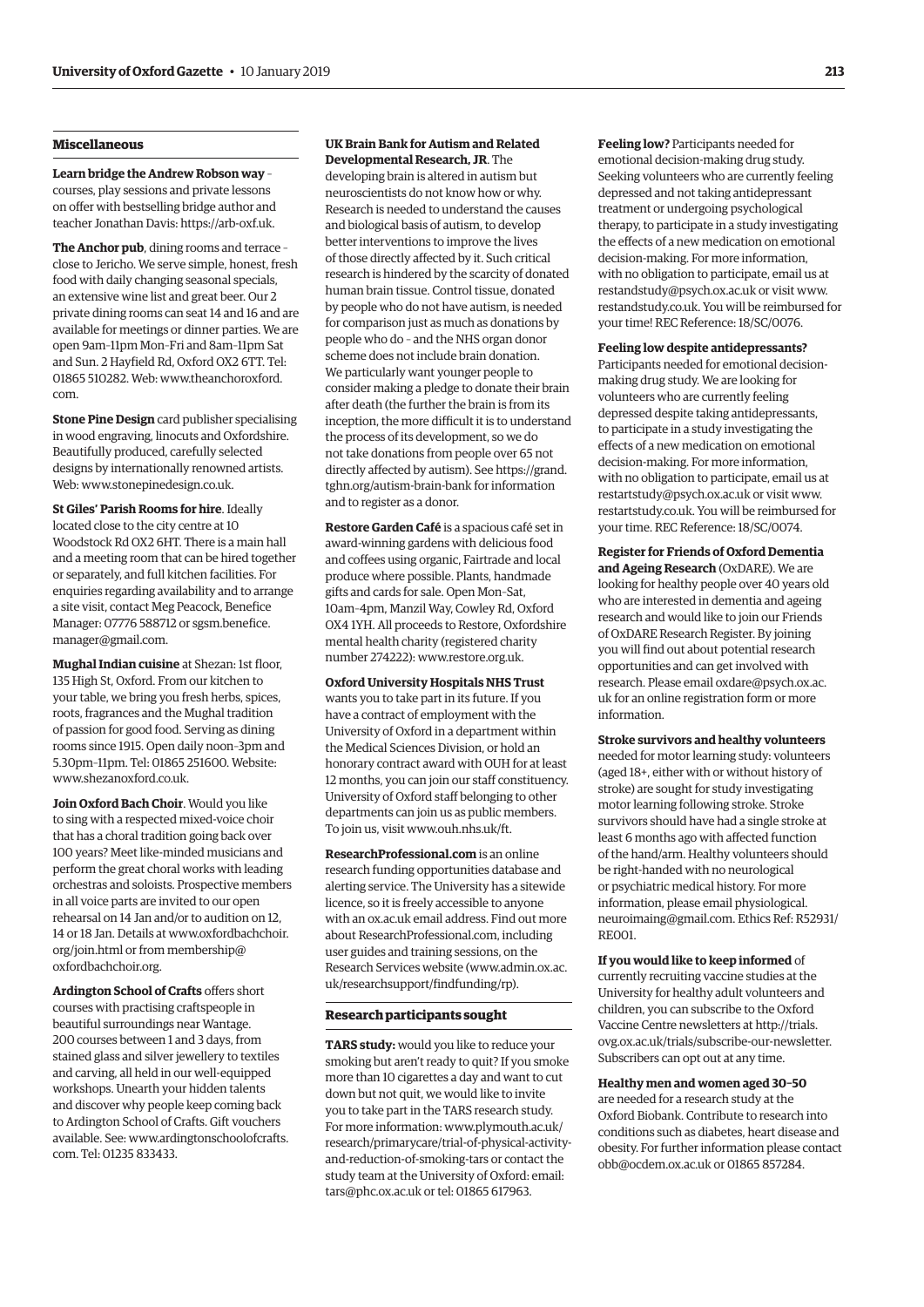#### **Groups and societies**

**The Oxford University Newcomers' Club** at the University Club, 11 Mansfield Rd, OX1 3SZ, welcomes the wives, husbands or partners of visiting scholars, of graduate students and of newly appointed academic and administrative members of the University. We offer help, advice, information and the opportunity to meet others socially. Informal coffee mornings are held in the club every Wednesday 10.30am–noon (excluding the Christmas vacation). Newcomers with children (aged 0–4) meet every Fri in term 10.15am–11.45am. We have a large programme of events including tours of colleges, museums and other places of interest. Other term-time activities include a book group, informal conversation group, garden group, antiques group, an opportunity to explore Oxfordshire and an Opportunities in Oxford group. Visit our website: [www.newcomers.ox.ac.uk.](http://www.newcomers.ox.ac.uk) 

**Oxford Research Staff Society** (OxRSS) is run by and for Oxford research staff. It provides researchers with social and professional networking opportunities, and a voice in University decisions that affect them. Membership is free and automatic for all research staff employed by the University of Oxford. For more information and to keep up to date, see: web: [www.oxrss.ox.ac.uk;](http://www.oxrss.ox.ac.uk)  Facebook: [http://fb.me/oxrss; Tw](http://fb.me/oxrss)itter: @ResStaffOxford[; mailing list: researchstaff](mailto:researchstaff-subscribe@maillist.ox.ac.uk)subscribe@maillist.ox.ac.uk.

#### **Restoration and Conservation of Antique Furniture**

**John Hulme** undertakes all aspects of restoration. 30 years' experience. Collection and delivery. For free advice, telephone or write to the Workshop, 11A High St, Chipping Norton, Oxon, OX7 5AD. Tel: 01608 641692.

#### **Sell your unwanted books**

**Sell your unwanted books** at competitive prices. If you need extra space or are clearing college rooms, a home or an office, we would be keen to quote for books and CDs. Rare items and collections of 75 or more wanted if in VG condition; academic and non-academic subjects. We can view and collect. Contact Graham Nelson at History Bookshop Ltd on 01451 821660 or [sales@historybookshop.com.](mailto:sales@historybookshop.com)

#### **Antiques bought and sold**

**Wanted and for sale** – quality antiques such as furniture, fire guards, grates and related items, silver, pictures, china and objets d'art. Please contact Greenway Antiques of Witney, 90 Corn Street, Witney OX28 6BU on 01993 705026 or 07831 585014 or email [jean\\_greenway@hotmail.com.](mailto:jean_greenway@hotmail.com)

#### **Services Offered**

**Big or small, we ship it all**. Plus free pick up anywhere in Oxford. Also full printing services available (both online and serviced), 24-hour photocopying, private mailing addresses, fax bureau, mailing services and much more. Contact or visit Mail Boxes Etc, 266 Banbury Rd, Oxford. Tel: 01865 514655. Fax: 01865 514656. Email: [staff@mbesummertown.co.uk.](mailto:staff@mbesummertown.co.uk)  Also at 94 London Rd, Oxford. Tel: 01865 [741729. Fax: 01865 742431. Email: staff@](mailto:staff@mbeheadington.co.uk) mbeheadington.co.uk.

**Carpenter/joiner**. For bookcases, wardrobes, etc, made on site to your specifications. Portfolio available. Call Rob Guthrie on 01608 677423 (evening) or 07961 444957 (daytime). Email: [rob.s.guthrie@gmail.com.](mailto:rob.s.guthrie@gmail.com) 

**Airport transfer/chauffeur service**. If you are looking for a reliable and experienced transfer service I would be happy to discuss your needs. Last year I handled 328 airport transfers successfully and I have over 20 years' experience. Account customers welcome and all major credit cards accepted. Comfortable and reliable Heathrow service. Contact Tim Middleton. Tel: 07751 808763 or email: [timothy.middleton2@btopenworld.com.](mailto:timothy.middleton2@btopenworld.com)

**Independent Pensions and Financial Advice**. Austin Chapel Independent Financial Advisers LLP provide bespoke pensions and financial advice to staff working for the University of Oxford. We provide Annual Allowance and Lifetime Allowance pension tax mitigation advice and calculations. In addition, we can provide projections of future pension benefits to ensure your retirement plans are on course to meet your retirement income requirements. We also offer an independent investment review service to help ensure that your investment portfolio still meets your current attitude to risk and is tax efficient. The initial meeting can be held at your workplace, home or our central Oxford offices. There is no cost for the initial meeting. For more information contact Gary [O'Neill on 01865 304094 or email gary.oneill@](mailto:gary.oneill@austinchapel.co.uk) austinchapel.co.uk.

#### **Situations Vacant**

**Are you looking for interesting and stimulating temporary work?** Are you available immediately to work in and around the Oxford area? Do you have administration or clerical skills? Then we would be very interested in talking to you. The Temporary Staffing Service is an internal department supplying temporary workers to a wide range of temporary assignments across the vast network of departments within the University. Further information: 01865 [612360, tssapply@](mailto:tssapply@admin.ox.ac.uk) admin.ox.ac.uk o[r www.admin.ox.ac.uk/tss/](www.admin.ox.ac.uk/tss/tempstaff) tempstaff.

**Oxford University student worker sought** to provide research assistance (mostly scanning journal articles in the Bodleian) for a European Research Council project in the humanities. £11.42/hour, 3–5 hours a month, on a flexible basis.

#### **Houses to Let**

**Bright fully furnished house** with garden and 2 double bedrooms available to let on a short- or long-term basis. Ideal for academic visitors, visiting friends or family. Moments from the vibrant Cowley Rd, and just a 10-min walk to Oxford city centre. Open-plan living/ dining area; modern kitchen and bathroom; enclosed private garden with lawn, decking and outdoor seating. Fast Wi-Fi. Bills included. Email [jamie.vicary@cs.ox.ac.uk fo](mailto:jamie.vicary@cs.ox.ac.uk)r more information.

**Fully furnished 3-bedroom terraced house**

in East Oxford, 5 mins' walk from Magdalen Bridge. Sitting room, kitchen/diner, downstairs bathroom. 3 bedrooms and upstairs shower room and toilet. Pleasant small garden. Near shops, restaurants, schools and transport including London and airport buses. Nonsmokers only. No pets. £1,350 pcm. Tel: 01865 351745. Mob: 07733 400820.

#### **Flats to Let**

**Furnished short-let flat** in central Oxford at Shirelake Close, near Christ Church. Suitable for academic visitor. Light and modern with 2 bedrooms – 1 double, 1 single/study with shelves. New kitchen with open-plan living room leading to balcony overlooking river. Allocated parking space, unusual in central Oxford. Available May. £1,395 pcm. Private arrangement, therefore no extra agency fees. Please contact [alisonbird09@gmail.com fo](mailto:alisonbird09@gmail.com)r details.

#### **Accommodation Offered**

#### *Graduate Accommodation Office*

The Graduate Accommodation Office provides affordable accommodation to full-time graduate students of the [University. Please see www.admin.ox.ac.](www.admin.ox.ac.uk/graduateaccommodation) uk/graduateaccommodation. Academic visitors, staff and part-time students may wish to register for Student Pad, a website where private landlords advertise for tenants associated with the University: [www.oxfordstudentpad.co.uk.](http://www.oxfordstudentpad.co.uk)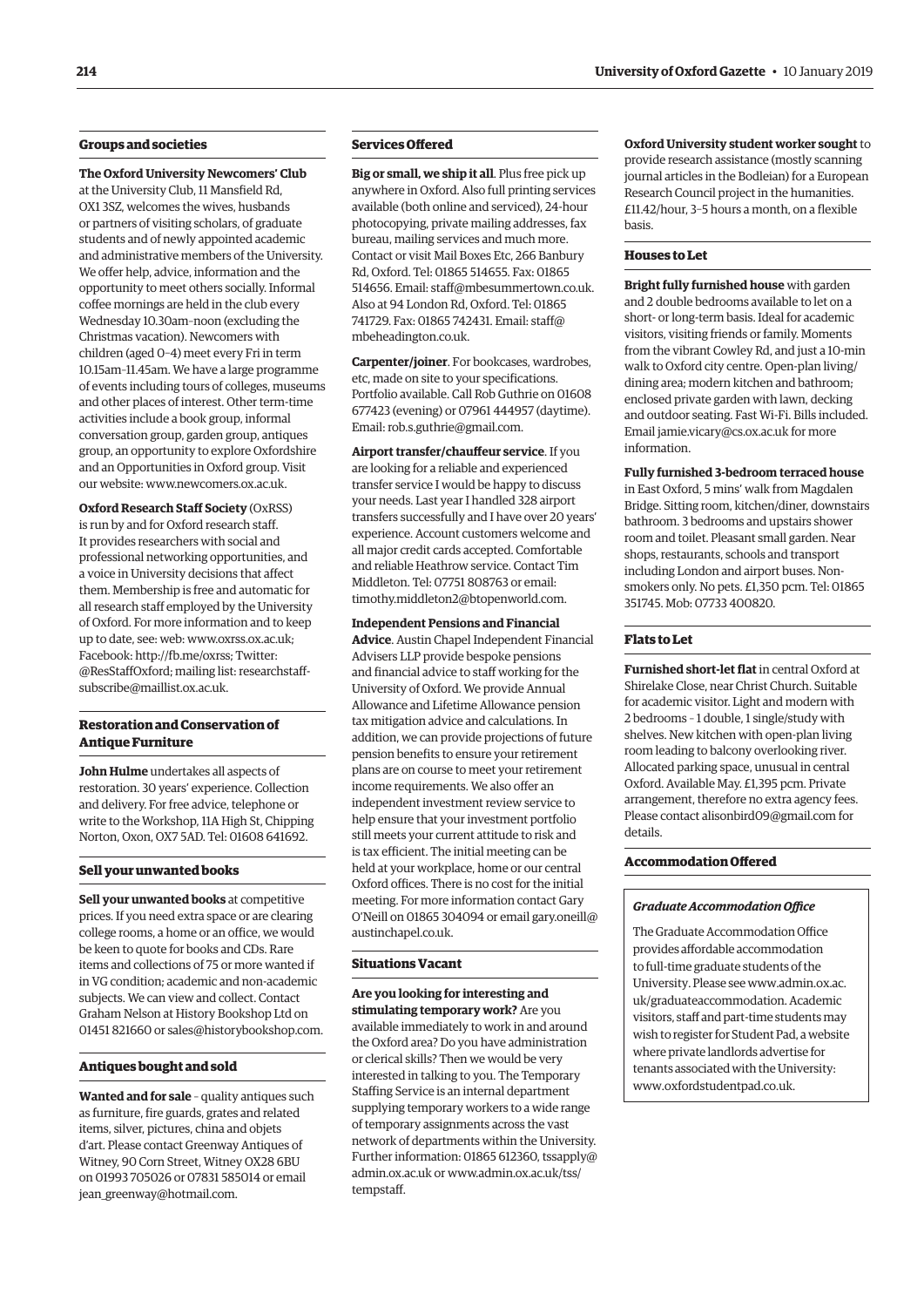<span id="page-10-0"></span>**Visiting academics welcomed** as paying guests for short or long stays in comfortable home of retired academic couple. Situated in quiet, leafy close in north Oxford within easy distance of main University buildings, town centre, river, shops and restaurants. Rooms have free TV, Wi-Fi, refrigerator, microwave, kettle, tea, coffee, central heating. Linen, cleaning, breakfast all included in the very moderate terms. Email: [DVL23@me.com.](mailto:DVL23@me.com)

**scottfraser** – market leaders for quality Oxfordshire property. Selling, letting, buying, renting, investing – we are here to help. Visit [www.scottfraser.co.uk fo](http://www.scottfraser.co.uk)r more information or call: Headington sales: 01865 759500; Summertown sales: 01865 553900; East Oxford sales: 01865 244666; Witney sales: 01993 705507; Headington lettings: 01865 761111; Summertown lettings: 01865 554577; East Oxford and student lettings: 01865 244666; Witney lettings: 01993 777909.

#### **Self-catering Apartments**

**Visiting Oxford?** Studio, 1-, 2- and 3-bed properties conveniently located for various colleges and University departments. Available from 1 week to several months. Apartments are serviced, with linen provided and all bills included. Details, location maps and photos can be found on our website at [www.](http://www.shortletspace.co.uk) [shortletspace.co.uk. Co](http://www.shortletspace.co.uk)ntact us by email on [stay@shortletspace.co.uk or](mailto:stay@shortletspace.co.uk) call us on 01993 811711.

**Shortlet studios** for singles or couples needing clean, quiet self-catering accommodation for weeks or months. Handy for High St (town, colleges), Cowley Rd (shops, restaurants), University sportsground (gym, pool), Oxford Brookes campuses, buses (London, airports, hospitals). Modern, selfcontained, fully furnished including cooking and laundry facilities, en-suite bathroom, Wi-Fi broadband, TV/DVD/CD, central heating, cleaning and fresh linen weekly. Off-road parking for cars and bikes. Taxes and all bills [included. Enquiries: stay@oxfordbythemonth.](mailto:stay@oxfordbythemonth.com) com.

#### **Looking for 5-star serviced accommodation**

right in the heart of the city? Swailes Suites offer city centre, award-winning maisonettes and apartments providing that 'home from home' feel that will help you get the most out of your stay. The Swailes Suites 'easy in, easy out' flexible booking arrangements, from 3 days to 6 months, together with good transport links make arrival and departure hassle-free. Check out our website at [www.](http://www.swailessuites.co.uk) [swailessuites.co.uk, co](http://www.swailessuites.co.uk)ntact Debbie on 01865 318547 or email [debbie@nops.co.uk. Of](mailto:debbie@nops.co.uk)fice established more than 25 years in 47 Walton Street, Jericho, OX2 6AD.

**The Tidmarsh** is the only Visit England 5-star, Gold Award-rated self-catering accommodation in Oxford city centre. Quiet central location, overlooking the Castle Mound, ideal for short-term professional and academic lets. 1 bedroom with highest-quality furnishings; fully fitted kitchen; all utilities included; linen change each week. Owners manage all duties themselves to ensure that quality is maintained. [Web: www.pmcdomus.](www.pmcdomus.co.uk) co.uk. Email: [pat@pmcdomus.co.uk. Te](mailto:pat@pmcdomus.co.uk)l: 01869 277557.

#### **Affordable serviced accommodation**

from £70 a night. Luxury apartments and houses within a short walk to the centre of Oxford suitable for singles, couples, families, professionals. Bills, taxes, internet, linen, housekeeping, self-check-in, cooking facilities, TV, heating, private parking (at some locations), private bathroom included. Stays from 2 days upwards with discounts for long-term bookings. Over 40 years of [property letting experience. Enquiries: info@](mailto:info@sleepandstayoxford.com) sleepandstayoxford.com.

#### **Holiday Lets**

**Cornwall cottage and restored chapel** in quiet hamlet on South West Coast Path within 100m of the sea and minutes from Caerhays and Heligan. Each property sleeps 6. Comfortably furnished, c/h, wood burner and broadband. Ideal for reading, writing, painting, walking, bathing, bird watching. Beautiful beach perfect for bucket and spade family holidays. Short winter breaks available from £250. Tel: 01865 558503 or 07917 864113. Email: [gabriel.amherst@btconnect.com. Se](mailto:gabriel.amherst@btconnect.com)e: [www.cornwallcornwall.com.](http://www.cornwallcornwall.com)

#### **Choose from over 11,000 holiday villas**

and apartments in Spain with Clickstay. We make it easy for you to make the perfect choice with our verified renter reviews and a dedicated customer services team. You can choose from modern apartments in Mallorca to whitewashed traditional fincas in Tenerife from just £73 pw! Many of our rental properties have private pools, sea views and large gardens with BBQ facilities. See: [www.](http://www.clickstay.com/spain) [clickstay.com/spain.](http://www.clickstay.com/spain)

#### **Property for Sale**

**Mosaics, Oxford** – an exciting new development and demonstrator NHS Healthy New Town – within easy reach of the city and Headington via networks of cycle routes and public transport. Stylish and architecturally elegant properties: from 1-bedroom modern apartments to spacious detached family houses. Show apartment and home open daily 10am–5.30pm. Help to Buy available. Contact Savills: 01865 269010. For more information

## **Notifications** of Prizes, Grants and Funding

Please refer to the website, or contact the email address shown, for further details of the awards below.

Students of the University should refer to the Student Funding website for advice [on fees and funding at www.ox.ac.uk/](www.ox.ac.uk/feesandfunding) feesandfunding.

#### **Australian National University: Student Exchange**

Australian National University; open to graduate research students in any subject to undertake a period of study in Australia; travel grant to cover economy return travel [and visa; 1 March; www.ox.ac.uk/students/](www.ox.ac.uk/students/fees-funding/international/scholarships-exchanges/anu) fees-funding/international/scholarshipsexchanges/anu

#### **Chinese Government Scholarships**

Chinese Government Scholarships; open to Oxford undergraduate and postgraduate students; full scholarship to study in China for up to 7 years in a range of disciplines; 22 February; www.ox.ac.uk/students/ [fees-funding/international/scholarships](www.ox.ac.uk/students/fees-funding/international/scholarships-exchanges/chinese)exchanges/chinese

#### **Santander Academic Travel Awards**

Santander Academic Travel Awards; graduate awards for academic-related activities in Santander network countries; maximum £1,000; 25 January; www.ox.ac. uk/students/fees-funding/international/ [scholarships-exchanges/santander?wssl=1](www.ox.ac.uk/students/fees-funding/international/scholarships-exchanges/santander?wssl=1)

#### **Scatcherd European Scholarships and Charterhouse European Bursaries**

Scatcherd European Scholarships and Charterhouse European Bursaries; to undertake a period of study or research in Europe; up to £6,500 for 3 months to [1 year; 25 January; www.ox.ac.uk/students/](www.ox.ac.uk/students/fees-funding/international/scholarships-exchanges?wssl=1) fees-funding/international/scholarshipsexchanges?wssl=1